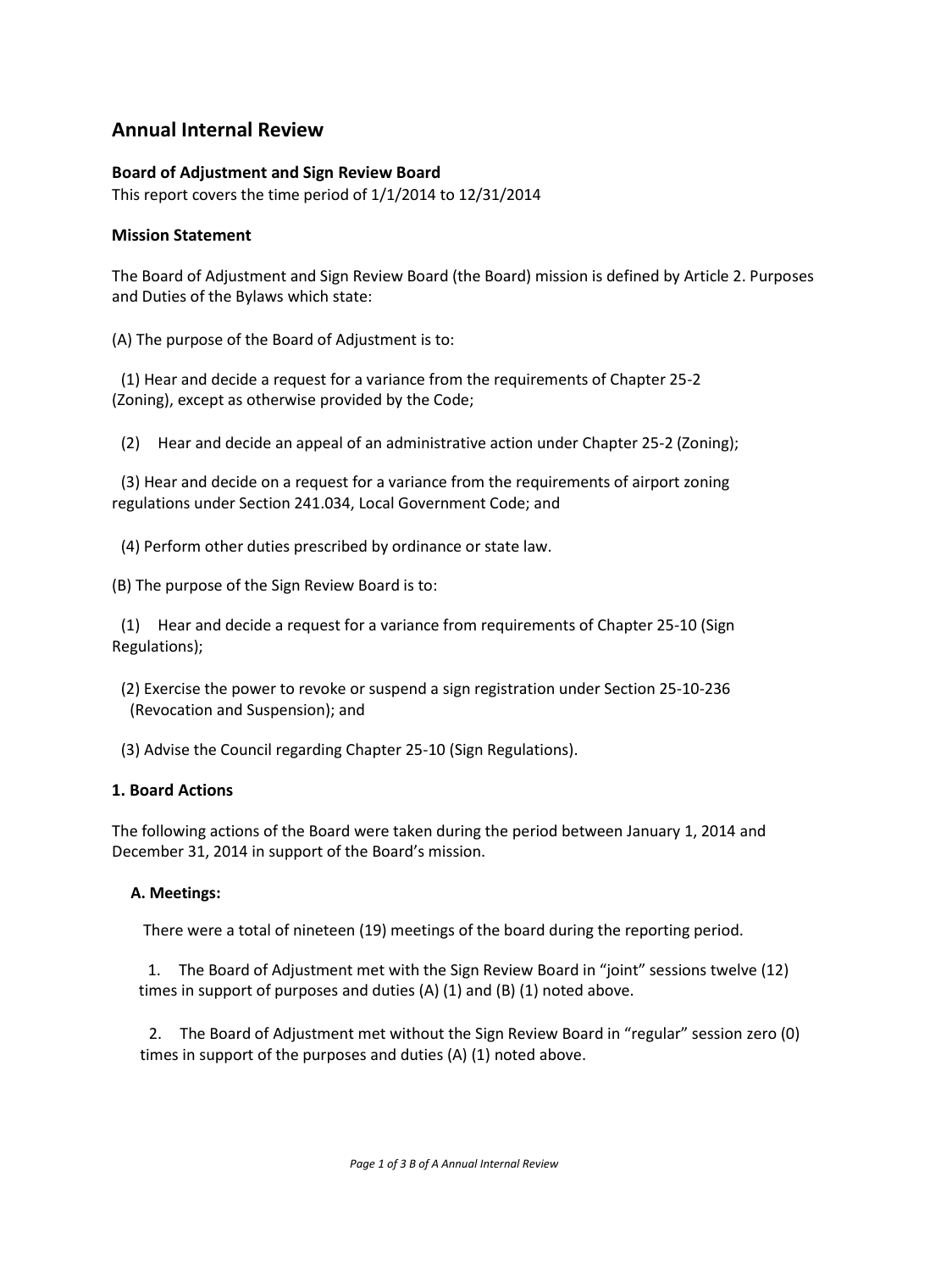3. The Board of Adjustment met for special called sessions six (6) times in support of purposes and duties (A) (2) noted above.

4. The Board of Adjustment did not hear any cases related to airport zoning regulations, (A) (3) noted above.

## **B. Variance Cases Heard:**

1. The Board heard a total of 321 agenda items during the reporting period, an average case load of 27 agenda items per month. Of these, 165 were new cases, with an average of 14 new cases per month. The Sign Review Board heard 23 agenda items during the reporting period, 14 new cases.

| 2. The deposition of the agenda items:  | <b>BOA</b> | <b>SRB</b> |
|-----------------------------------------|------------|------------|
| a. Granted                              | 113        | 4          |
| b. Denied                               | 25         |            |
| c. Withdrawn                            | 17         | 3          |
| d. Postponed                            | 145        | q          |
| e. Postponed past this reporting period | 21         |            |

## **C. Special Exception Cases Heard:**

The Board of Adjustment heard twenty six (26) Special Exception agenda items, of which nineteen (19)were granted, zero (0) were denied, six (6) were postponed, one (1) was withdrawn.

### **D. Interpretation Cases Heard:**

There were seven (7) Appeals of an Administrative Action/Interpretation cases that were heard by the Board in support of purposes and duties (A) (2). Of these appeals, 3 cases affirmed staff's determination and denied appellant's request; 2 cases granted appellant's request; 1 case was withdrawn; 1 case 1/2 request of the request affirmed staff's determination and 1/2 of the request granted appellant's request.

## **E. Staff Presentations:**

City of Austin staff made eight (8) presentations to the Board in support of the purposes and duties (A) (2) and (4) noted above during this period during.

### **F. Board working groups:**

No working groups were convened in 2014.